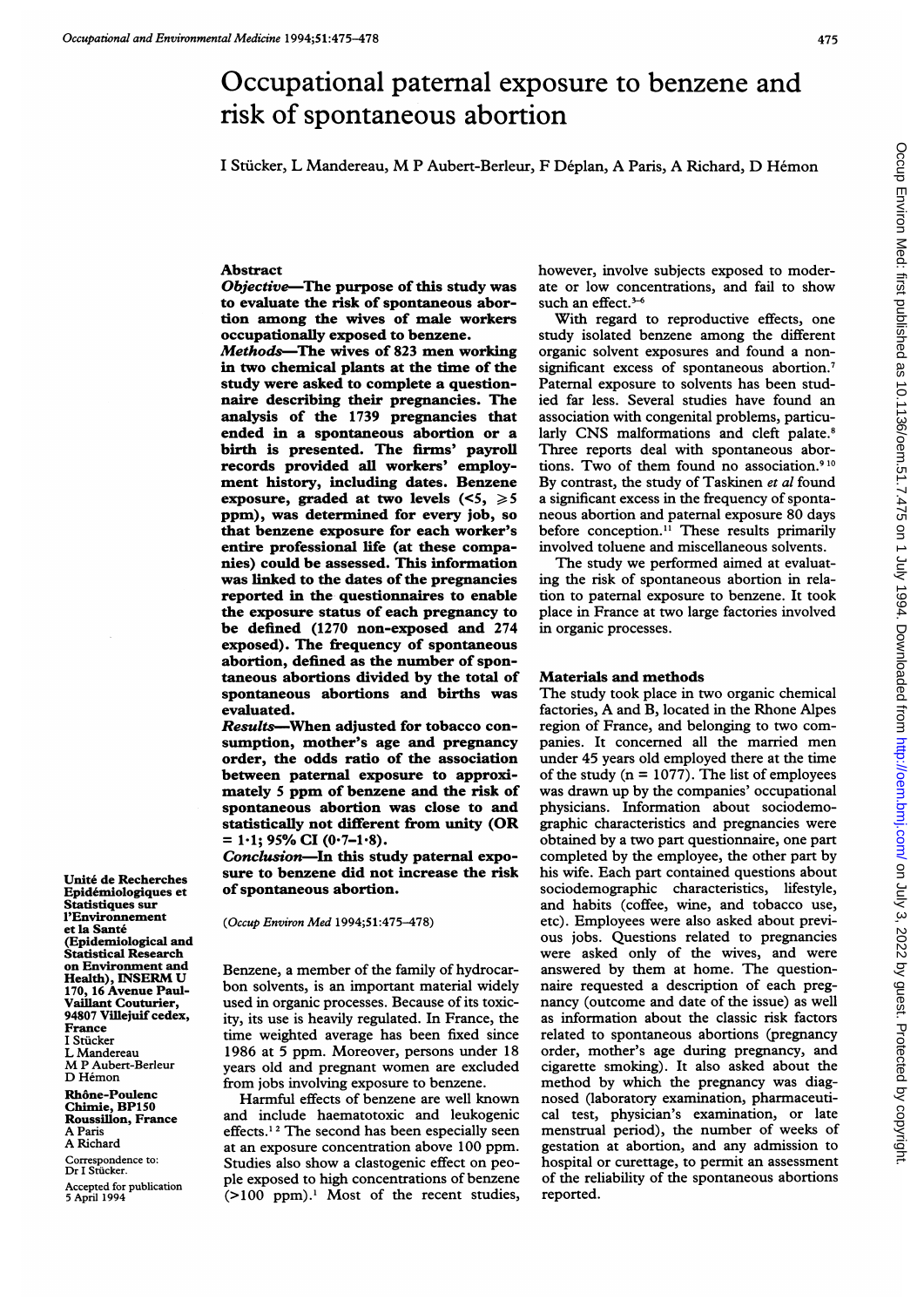The questionnaires were mailed directly to our laboratory in such a way that the companies could not discover who had and who had not cooperated in the study. The employees' occupational histories, including a list of all jobs held in the companies (and corresponding dates), were provided by the companies' personnel department.

## EVALUATION OF BENZENE EXPOSURE BY JOBS

The occupational physicians listed all the functions performed in every department and assigned each to one of three levels of benzene exposure: none (0 ppm), low (1-5 ppm), and moderate  $(\geq 5$  ppm). These estimations were established taking into account the special benzene monitoring provided to employees of some departments, the results of environmental analyses previously performed, the evolution of various processes used within the companies, and new protective equipment in different departments.

# EVALUATION OF EXPOSURE OF PREGNANCIES

Dates of conception were estimated using, for a birth, the due date minus the gestation period (40 weeks) or, for a spontaneous abortion, its date minus the term of the pregnancy at that time. Two different types of paternal exposure for each pregnancy were defined: exposure in the three months immediately before conception, and any past exposure. Despite some imprecision in the dates estimated, there were only a few job transfers during the year of pregnancy that resulted in the pregnancy being classified as exposed.

# **CONFOUNDERS**

Age of the mother and father at the end of the pregnancy, pregnancy order, number of previous spontaneous abortions, and maternal tobacco use were determined by responses to the questionnaire. Plant employees might also have been exposed to other chemical substances such as chlorohydric or acetic acids, to physical factors such as heat and magnetic fields, or to materials such as bleach. Nevertheless, because none of these are presently considered to be a risk factor for spontaneous abortion, they were not considered as potential confounders in this analysis.

Table <sup>1</sup> Means (SD) of selected sociodemographic variables for workers and their wives, by plant

| Characteristic sociodemographic variables | Plant A                  | Plant B     | Total        |
|-------------------------------------------|--------------------------|-------------|--------------|
| Workers (No)                              | 434                      | 389         | 823          |
| Age at interview $(v)$                    | 37.3(5.6)                | 41.1(5.4)   | 39.1(5.8)    |
|                                           | $(n = 430)$              | $(n = 384)$ | $(n = 814)$  |
| Years worked in the plant                 | $13 \cdot 1 (6 \cdot 8)$ | 17.4(6.9)   | 15.2(7.2)    |
|                                           | $(n = 411)$              | $(n = 385)$ | $(n = 796)$  |
| Spouses:                                  |                          |             |              |
| Age $(y)$                                 | 35.0(6.1)                | 39.2(6.2)   | 37.0(6.5)    |
|                                           | $(n = 412)$              | $(n = 387)$ | $(n = 799)$  |
| No of pregnancies per woman               | 2.0(1.2)                 | 2.3(1.2)    | $21(1-2)$    |
|                                           | $(n = 434)$              | $(n = 389)$ | $(n = 823)$  |
| No of babies per woman                    | 1.8(1.0)                 | 2.0(1.0)    | 1.9(1.0)     |
|                                           | $(n = 434)$              | $(n = 389)$ | $(n = 823)$  |
| Pregnancies:                              |                          |             |              |
| Mother's age at delivery (y)              | 25.4(4.1)                | 25.7(4.5)   | 25.5(4.3)    |
|                                           | $(n = 845)$              | $(n = 880)$ | $(n = 1725)$ |
| Pregnancy order                           | 1.8(1.0)                 | 1.9(1.1)    | 1.9(1.1)     |
| Interval since delivery (y)               | 11.0(5.7)                | 14.4(6.0)   | 12.7(6.1)    |
| Infants' birthweight (g)                  | 3327 (507)               | 3296 (492)  | 3311 (499)   |

# **OUTCOME**

A spontaneous abortion was defined as <sup>a</sup> pregnancy that ended before 28 weeks of gestation. Induced abortions were excluded from the analysis to avoid the problem of their being under-reported. Therefore, frequency of spontaneous abortions was defined as the number of spontaneous abortions over the number of pregnancies, excluding induced abortions.

#### **POWERS**

If we assume that the frequency of spontaneous abortions lies between 10% and 15%, <sup>a</sup> minimum of 200 pregnancies per group was required to detect a twofold increase in risk with a power larger than or equal to 80%.

## STATISTICAL ANALYSIS

In the statistical analyses, multiple pregnancies to the same woman were treated as statistically independent, although this is not strictly true. A separate analysis was performed for first pregnancies only, to take into account the variability in the risk of spontaneous abortion among women.

All the estimates were done on <sup>a</sup> VAX (digital equipment). Statistical analysis software was used for all the univariate analysis and adjustment for one confounder. Estimates calculated were relative risks (RRs) with their 95% confidence intervals (95% CIs). Simultaneous adjustment on several confounders was done by logistic regression, with BMDP software. The odds ratio (OR) and 95% CIs were calculated with the formulae: OR =  $\exp (\beta)$  coefficient; 95% CI: lower limit = exp  $(\beta - SE(\beta) \times 1.96)$ , upper limit =  $\exp (\beta + S\bar{E}(\beta) \times 1.96)$ .

# Results

Of 1077 employees eligible for the study, 254 refused to participate. Table <sup>1</sup> describes the age at the time of response to the questionnaire, years worked in the plants, number of pregnancies, and births per woman by plant. Of 1739 pregnancies described, 171 ended in a spontaneous abortion (rate  $= 9.8\%$ ). The infants' mean birthweight was 3311 (SEM 12) g.

According to the categories of exposure described, 1277 pregnancies were defined as non-exposed, and 270 as exposed at some time before conception. Among the 270, 145 were exposed during the three months immediately preceding conception. Imprecision about the date of conception or the work assignment around that date made it impossible to define the exposure state of 188 pregnancies; for four pregnancies, the exposure state was unknown only for the three month period immediately before conception. The frequency of spontaneous abortion was not significantly higher in the group exposed at any time before conception  $(11.3%)$  than in the non-exposed group  $(8.8\%)$ ,  $(RR = 1.3$ (95% CI  $0.9-2.0$ ); nor was it higher  $(9.9\%)$ for the group exposed during the three months immediately before conception (RR =  $1.1$  (95% CI 0.6-2.0).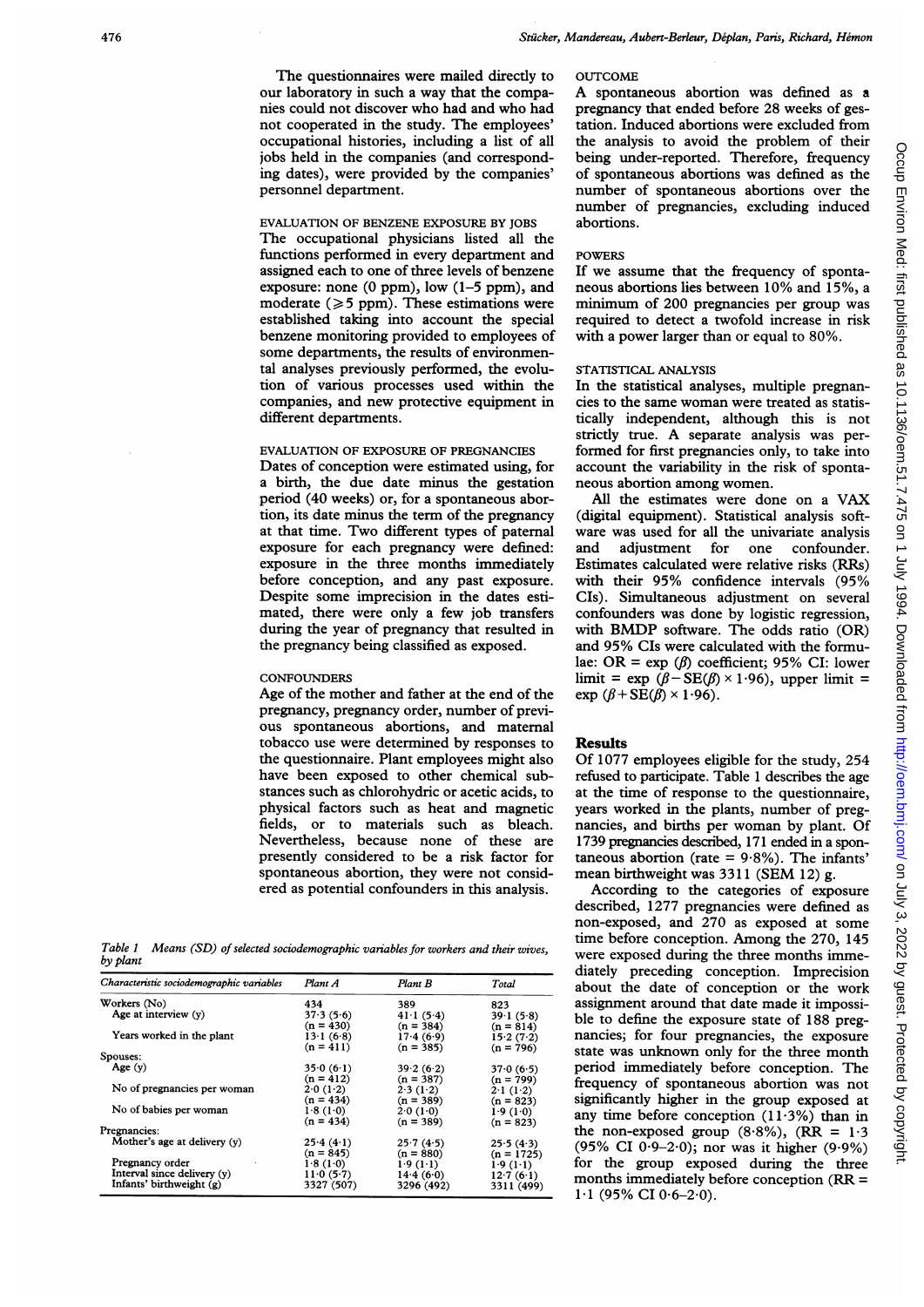Table 2 Frequency of spontaneous abortion, according to classic risk factors

| Risk factors                 | Category at low risk | Category at high risk   | RR (95% CI)    |
|------------------------------|----------------------|-------------------------|----------------|
| Mother's age at delivery (y) | <30 v<br>9% (1407)   | ≥30 v<br>$13.9\%$ (317) | $1.6(1.1-2.3)$ |
| Pregnancy order              | <3<br>$8.7\%$ (1353) | ≥3<br>$13.7\%$ (386)    | $1.7(1.2-2.3)$ |
| Tobacco consumption          | Non-smoker<br>9.8%   | Smoker<br>$11.0\%$      | $1.1(0.8-1.6)$ |

Numbers of pregnancies are in parentheses.

Relations between classic risk factors and the frequency of spontaneous abortions were studied in this sample. The mother's age and pregnancy order were significantly higher for pregnancies that ended in a spontaneous abortion than for those leading to a birth. Tobacco consumption during the year of the pregnancy was also slightly higher for that group, but not significantly so (table 2). The relation found between the father's age and spontaneous abortions actually reflected the relation with the mother's age. The results obtained were therefore adjusted separately for the mother's age, pregnancy order, and tobacco consumption. The association between benzene exposure and spontaneous abortion was not modified in any of these cases. Adjustment for all three confounders simultaneously in a logistic regression decreased the OR to  $1.1$  (95% CI 0.7-1.8) when any past exposure was considered and to  $0.9$  (95% CI  $0.4-1.7$ ) for exposure during the three months immediately preceding conception.

In a second step we considered each woman's first pregnancy only: 583 were classified as non-exposed, 54 as exposed during the three months preceding conception, and 106 exposed at any time in the past. The frequency of abortion was similar for each group, and adjustment on the different risk factors, considered separately or simultaneously in a logistic regression, did not modify these results.

We also examined the relation of the spontaneous abortions to two levels of benzene exposure: less than 5 ppm (low) and  $\geq 5$  ppm (moderate) (table 3). When any past exposure was considered, the crude RR was slightly higher for the moderate level of exposure than for the low level. This increase was, however, totally explained by the classic risk factors as shown by the adjusted analysis. Nor was the test for linear trend significant, for either the

Table 3 Frequency of spontaneous abortion according to the level and period of benzene exposure

| Type of exposure                                     | Non-exposed<br>pregnancies | Exposed<br>pregnancies<br>$<$ 5 ppm | Exposed<br>pregnancies<br>$\geqslant 5$ ppm | OR 1<br>$(95\% \text{ CI})$ | OR <sub>2</sub><br>$(95\% \, \text{CI})$ |
|------------------------------------------------------|----------------------------|-------------------------------------|---------------------------------------------|-----------------------------|------------------------------------------|
| All past exposures                                   | 8.8%<br>(1277)             | 9.6%<br>(114)                       | 12.5%<br>(160)                              | $1-0$<br>$(0.5 - 2.0)$      | 1.2<br>$(0.7-2.1)$                       |
| Exposure during<br>three months<br>before conception | $8.8\%$<br>(1277)          | $11 - 8%$<br>(68)                   | 7.8%<br>(77)                                | $(0.5 - 2.7)$               | 0.7<br>$(0.3 - 1.7)$                     |

OR1 = Odds ratio related to exposure <5 ppm ^djusted for age of the mother, pregnancy order, and tobacco consumption. OR2 = Odds ratio related to exposure ≥5 ppm adjusted for age of<br>the mother, pregnancy order, and tobacc theses.

crude or the adjusted OR. Similar results were reached when only the three months period immediately preceding conception was considered.

Finally, we distributed the pregnancies exposed to a level  $\ge 5$  ppm (n = 160) into four categories as equal as possible, according to the duration of exposure. Thirty pregnancies had been exposed to such a level during more than five years and exhibited a frequency of spontaneous abortion of 13-3%. This slight excess was, however, totally explained by the confounders (adjusted OR =  $0.93$   $(0.3 - 3.01)$ .

## **Discussion**

This investigation studied the frequency of spontaneous abortions in relation to paternal exposure to benzene. Two periods of exposure were examined: all exposures before conception, and that during the three months immediately before conception. No significant relation was found for either period of exposure. Nor were the results modified when we took into account the level of exposure (<5 or  $\geq$  5 ppm). Finally we isolated the pregnancies most heavily exposed for the longest time period, but no significant excess after adjustment for classic risk factors was found.

Our sample consisted of all pregnancies of the wives of men employed in two organic chemical plants. The rate of spontaneous abortion for the entire study population was 9-8%. This result is very close to the well known spontaneous abortion rate (10-15%) for clinically recognised pregnancies. We also found an excess of spontaneous abortion related to mother's age at the end of pregnancy and to the pregnancy order, both classic risk factors. We found, too, an excess of spontaneous abortion related to tobacco consumption; it was not, however, significant. This may be explained by the fact that the questions concerned lifetime smoking habits but not specifically during pregnancy. Another study involving the same population and using the same questionnaire found a significant excess of spontaneous abortion related to exposure to mercury.'2

Our study took place in a context where the existence of a link between paternal exposure to solvents and the frequency of spontaneous abortion has been shown in one of three studies.<sup>9-11</sup> Furthermore, to our knowledge, the present study is the only one that focuses on a particular solvent.

All the pregnancies that occurred before the employee started work in the plant are considered as non-exposed. To verify that such pre-employment pregnancies do not for any reason increase the rate of spontaneous abortions in the non-exposed group, we compared, within that group, the frequency of spontaneous abortions between the preemployment and employment pregnancies. The frequency of spontaneous abortions between the two groups was similar.

Exposure assessments were made by the occupational physicians, with the results of